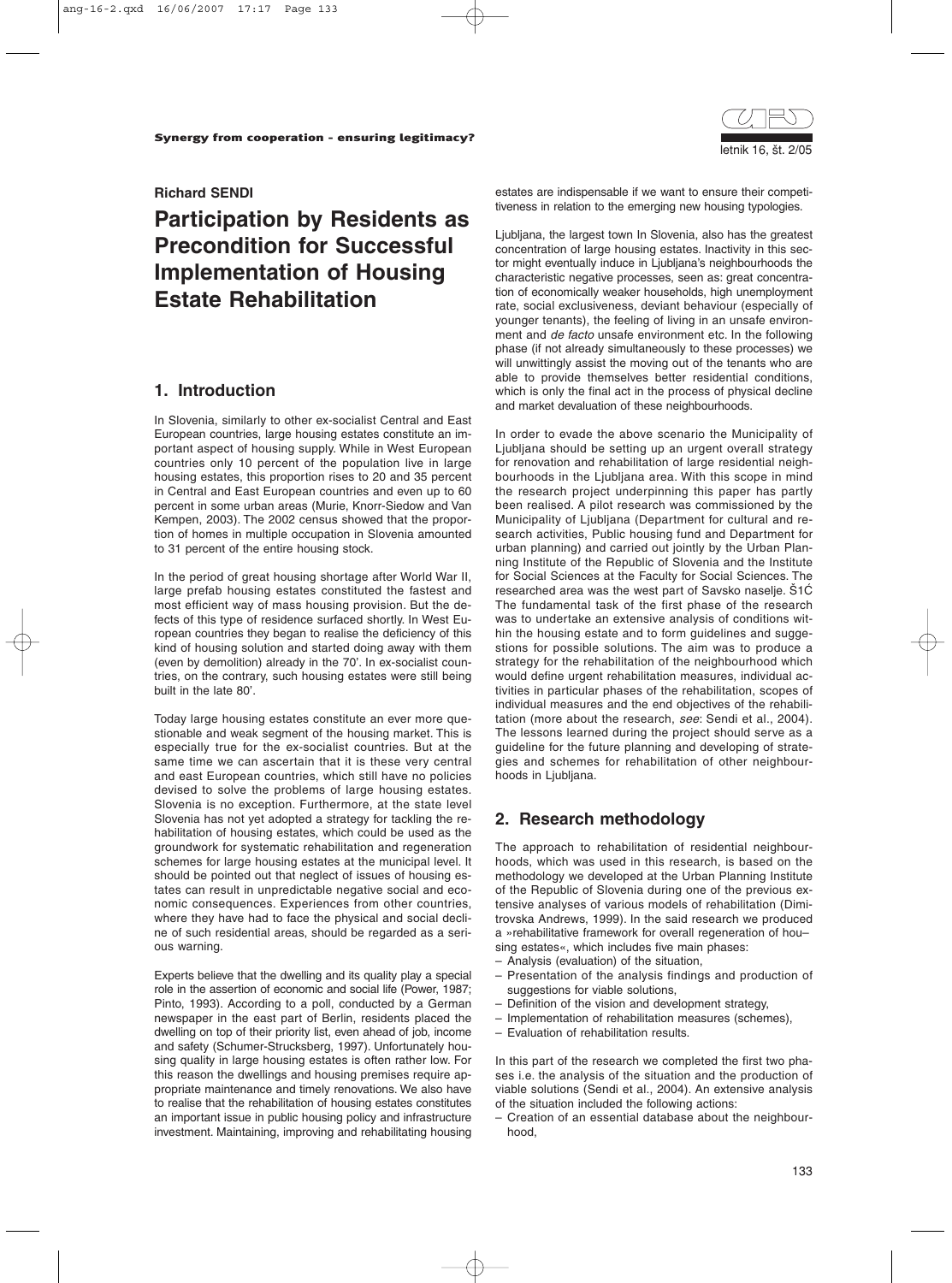

- Analysis of the structural and technical conditions of the premises (assessment of seismic hazards, which the housing premises may be subject to),
- Analysis of the technical systems of the buildings (analysis and assessment of the power supply and sanitary conditions of the premises),
- Analysis of the urbanistic and design specifics of the neighbourhood (settlement density, functional communications, analysis of the types of premises, infrastructural facilities, traffic regulation, green spaces etc.)
- Analysis of the tenants' participation (polling and urban planning workshop), and
- Analysis of the dwelling prices in the Bežigrad area.

The key factor of the applied »methodology of the overall rehabilitation of neighbourhoods« was early inclusion and active participation of the residents of the housing estate, dealt with in the preparation of the rehabilitation strategy. The fundamental principle, which we were keen to assert, was that no alterations inside a large housing estate could be imposed from outside. The more efficient approach is to undertake improvement measures from within the housing estates by active participation, meaning with the assistance and support from the people who live there and use the space. Participation of tenants in maintaining, managing, renovating and deciding about all relevant aspects of development of the neighbourhood constitute the mandatory part of planning practice in the majority of west European countries (more about it *see*: Cole, et al., 1999; Cooper & Hawtin, 1997; Cooper & Hawtin, 1998; Ford et al., 2001; Malpass, 1997; Power, 1999; Somerville, 1998; Wates, 1996).

We empowered the tenants to actively participate in the process of rehabilitation by polling the residents of the neighbourhood and by organising an urban planning workshop. To carry out the poll we used the random pattern method. Of all 650 questionnaires distributed, 584 were returned, which means a 90 percent achievement. In our opinion such a high response rate can be attributed especially to the fear of the tenants of *again* becoming objects of stealthy plans of the Municipality of Ljubljana (who commissioned the survey) to intervene into their environment without their consent (more about it later). The survey was very extensive (53 questions altogether), but in this paper we only deal with those results, which are most relevant to the discussion.

In the following chapter the findings of the analysis of the tenants' participation are presented. We first describe the organisation and course of the urban planning workshop and then summarise the most important statements made by participants. Further we present the polling results. We attempt to interpret some of them in relation to the statements made by the participants in the urban planning workshop. The parallel treatment of the findings from both analyses is very helpful in interpreting some phenomena as well as in corroborating or rejecting certain hypotheses.

# **3. Analysis of participation by residents**

As mentioned earlier the main objective of the workshop was to enable a more direct and concrete participation of the residents of the neighbourhood in the activities concerning the renovation. We invited to the workshop all the interested tenants and other land users (the school, the kindergarten, the Institute for Agriculture) occupying the area of research. We wanted the tenants to tell us about the most disturbing facts and main deficiencies which they experience in the housing estate, how they want their housing estate to be put in order and which forms of modernisation would suit them. Our objective was to work together with them and identify the biggest problems in the neighbourhood, as well as to find the best solutions allowing us to make suggestions about the measures needed to rehabilitate the neighbourhood. We also tried to find out which improvements and rehabilitation schemes the tenants would be willing to support with their own financial (or other) participation.

The workshop was conceived as a two-day event and took place in the afternoons. The first day was dedicated to identifying and discussing the problems of the housing estate, while the second one was used for searching and suggesting possible solutions. We were (pleasantly) surprised by the participation in the workshop. The first day the workshop was visited by 39 tenants and on the second day we had 43 participants. Regardless of the fact that these figures represent only approximately 8 percent of the actual pattern that we took into consideration for polling, we also need to state that the citizens as a rule react very reservedly to such events. In order to additionally arouse interest in the workshop we marked the areas needing renovation on the poster inviting the tenants to the workshop. Judging from the remarks by a considerable number of the participants, we may say that many were there just because of these »discussion topics«.

After the introductory presentation of the results of the polling and the urbanistic and architectural analysis we invited all persons present to help us identify the major problems in the housing estate. In the course of the workshop we should find the appropriate solutions to those problems. We told them that we had discovered through analyses to date and our observations certain deteriorations and defects in the housing estate, but we wish them to tell us how they experience the space they live in and what they find most disturbing. We stressed that in this phase we do not offer any concrete solutions for we wish to come to solutions together with them.

From the start the residents of the housing estate clearly showed their distrust of the research team and kept repeating their anticipation that there was a hidden agenda to what we were presenting. They would find »justifications« for their suspicions also in the invitation to the workshop, where particular critical sites in the housing estate were markedly exposed. We had to go to great length to explain and eventually persuade the persons present that there were real problems in the housing estate (traffic and parking irregularities, badly defined open spaces, derelict green spaces, poorly kept and improperly equipped children's playgrounds, non-harmonised renovations of the balconies and other face elements etc.). We stressed that these defects and inconsistencies should be taken care of as soon as possible to prevent them from deteriorating.

In the first part of the workshop the debate was happening more or less as follows: »we are happy in our housing estate as it is, we need nothing…, you want to take away and sell our land…, leave us alone, we don't need you at all..., don't offer solutions to what we don't need..., this housing estate can serve as an example to others..., the neighbouring ones are even worse..., etc. Nevertheless, the mode of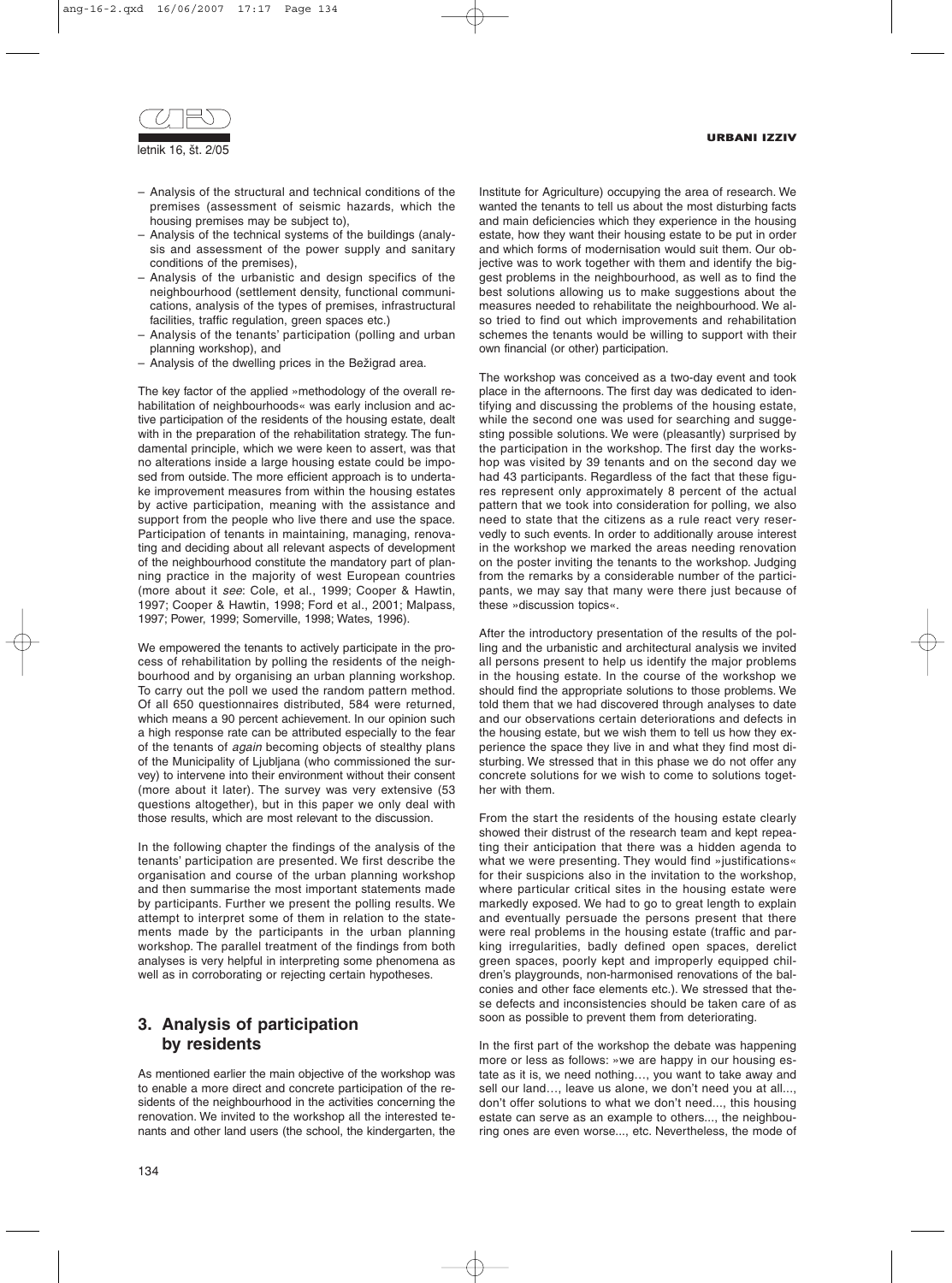#### Synergy from cooperation - ensuring legitimacy?



discussion eventually became calmer and towards the end of the meeting some individuals did ask questions about feasible solutions and suggested concrete solutions to certain problems.

After making an abstract of the discussion with the tenants we selected the most relevant statements made by individual participants, most frequently mentioned problems of the neighbourhood and some concrete suggestions for solutions:

- environment maintenance is a catastrophe, parking lots are littered, green plots are not being mowed – the same problems every year,
- as to the green spaces, I think the municipality should make it possible to do something with them – the municipality takes no care of them, and we are not their owners,
- the Municipality of Ljubljana has to keep the green spaces in good order, every year the same problem to cope with,
- we would pay for the cleaning of the environment if it were really done, but we feel double-crossed,
- there are many difficulties due to the undetermined »functional« land around the buildings (used for engineering operations),
- faulty sewer (Črtomirova 31) provoking flooding at every heavy downpour,
- disorderly sites for litterbins,
- acute issues are parking lots and traffic management,
- we need garages and children's playgrounds maintained in good order,
- parking spaces envisaged during the construction of the »avenue of the giants« never came into being,
- traffic jam at Topniška str. 58a access for emergency vehicles practically hampered,
- mums with baby carriages forced to walk on the roadway as the pavements are occupied by parked cars,
- garages at Zupančičeva jama are only 60 percent occupied, rents are high, asking prices astronomical,
- $-$  if the (vacant) garages at Zupančičeva jama were available for free or at decent prices this problem in our neighbourhood would be considerably less severe,
- who is going to finance the rehabilitation?
- if we wanted to renovate our houses, we should find financial resources,
- I think you should first suggest your solutions, then we can discuss the methods and approaches,
- what to do with the balconies in Novakova str. where every dwelling has a different approach? Is it possible to find a common solution, an economic one and aesthetically acceptable?
- we have two suitable sites for a parking house, under the Zvezda recreation ground & park (football field) and under the parking lots on the opposite side of the Crtomirova str.,
- the apartment buildings on Neubergerjeva str. 2 and 4 and on Crtomirova str. 3 and 5 are very old, so the renovation of balconies and replacement of windows and roofs have started. Please find a common suitable solution for these replacements – the neighbours should talk matters over and harmonise their options,
- the apartment buildings by the side of Linhartova str. are a nice challenge for a good architect. A fine solution can be contrived there,
- we are excluded from making decisions about the ways of rehabilitation of the neighbourhood,
- suggestions regarding the erection of new housing premises do not heed the wishes and needs of the tenants,
- advising on renovation offered by the municipal services is unsatisfactory (an example is Črtomirova str. 31 where they wanted to renew the facade in accordance with the rest of the neighbourhood but at the administrative unit they were unable to advise them properly,
- we have a feeling to be exploited by the municipality.

The quoted résumés show that the tenants enumerated some relevant problems and defects of their housing estate despite their unkind reception and initial claims that their residential environment is all right. The statements resumed here can be divided into two main groups. The first group  $(n<sup>o</sup> 1-21)$  refers to the identification of the problems and deficiencies of the housing estate and to seeking solutions to the ascertained deficiencies. The second group ( $n^{\circ}$  22-25) refers to the relationship between the tenants and the municipal authorities. The second group implicitly refers also to the relationship between the users of land and its designers (experts). It is our thesis that the major difficulties in the field of rehabilitation are brought up in the statements of the participants in the workshop which we put into the second group. In the following pages we attempt to corroborate this thesis by empirical findings from the poll.

At first we present some findings from the poll concerning the tenants' evaluation of their residential environment.

These evaluations serve as a basic orientation in the dealing with the tenant«s attitude towards their residential environment as well as in ascertaining their attitude towards maintenance and renewal. The question »*How would you evaluate the orderliness of your neighbourhood?«* was answered by a little less than half of the respondents (47 percent) with »orderly«, two-fifths are of opinion the neighbourhood is neither orderly nor disorderly, and a good tenth think it is disorderly. In this connection we further asked the respondents about the comparisons between their neighbourhood and other neighbourhoods in Ljubljana. Nearly 60 percent of the respondents are of opinion that the orderliness of the neighbourhood resembles that in the majority of other neighbourhoods in Ljubljana while nearly one-third assess their neighbourhood is comparatively more orderly. We can infer from these answers that most respondents believe their neighbourhood does not deviate from the average as regards orderliness. The percentage of respondents who regard the neighbourhood as disorderly and very disorderly respectively (12 percent) and the percentage of those who find the neighbourhood as derelict and much more derelict respectively (9.1 percent) compared to others, is also worthwhile noting. Considering both results it is possible to infer that the tenants who valued negatively the orderliness of the neighbourhood, valued it negatively in comparison with others as well.

It is also sensible to consider the questions and answers regarding the quality and orderliness of the neighbourhood in relation to the questions about the (dis)satisfaction with certain aspects of the residential environment and the questions about the disturbing phenomena in it.

It appears from the Table 1 that the respondents are generally quite satisfied with the majority of the enumerated characteristics of their neighbourhood. If we add together the results in both right columns (rather satisfied and very satisfied), the average rate of satisfaction amounts to 62 percent. In addition, it is worthwhile mentioning, that 66 percent of the respondents answered they would recommend moving into their neighbourhood. It points to a certain con-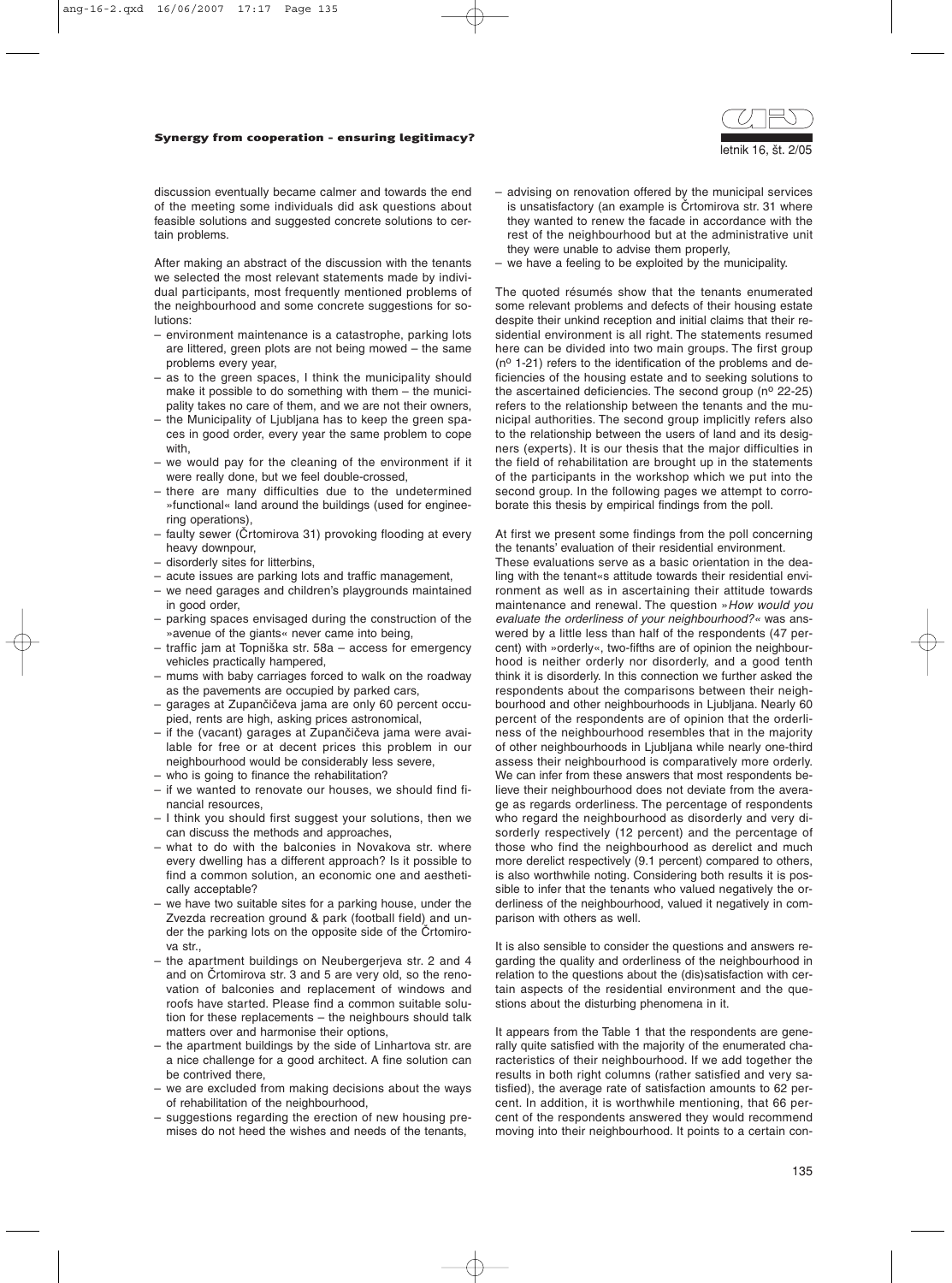

sistency in the respondents' evaluation of the neighbourhood quality. The respondents are most satisfied with the kindergarten and the elementary school (86 percent), retail supply (82 percent) and catering services (81 percent). Given that there is no store in the region of the research and that there is but one pub (in the south end of the housing estate alongside Vilharjeva str.), it is possible to surmise the tenants are satisfied primarily with the rich supply of these

|  |  | <b>Table 1:</b> (Dis)satisfaction with the characteristics of the neighbourhood |  |  |  |  |  |  |  |
|--|--|---------------------------------------------------------------------------------|--|--|--|--|--|--|--|
|--|--|---------------------------------------------------------------------------------|--|--|--|--|--|--|--|

| How are you satisfied or dissatisfied with the characteristics of your neighbourhood<br>indicated below | <b>Very</b><br>dissatis-<br>fied<br>% | Partly<br>dissatis-<br>fied<br>% | <b>Rather</b><br>satisfied<br>% | <b>Very</b><br>satisfied<br>% |
|---------------------------------------------------------------------------------------------------------|---------------------------------------|----------------------------------|---------------------------------|-------------------------------|
| 1. Image of the neighbourhood                                                                           | 5,3                                   | 25,4                             | 61,1                            | 8,2                           |
| 2. Neighbourhood density                                                                                | 13,7                                  | 32,8                             | 43,0                            | 10,6                          |
| 3. Public passenger transport                                                                           | 6,6                                   | 18,2                             | 46.8                            | 28,4                          |
| 4. Orderliness of public green spaces                                                                   | 13,5                                  | 26.8                             | 47,2                            | 12,5                          |
| 5. Traffic regulation in the neighbourhood                                                              | 28,3                                  | 32,6                             | 32,6                            | 6,5                           |
| 6. Maintenance of roads and footways                                                                    | 10,0                                  | 27,4                             | 53,6                            | 9,0                           |
| 7. Parking lots                                                                                         | 60.2                                  | 23,7                             | 12,0                            | 4,1                           |
| 8. Collection and removal of garbage                                                                    | 3,9                                   | 17,1                             | 55,6                            | 23,4                          |
| 9. Kindergarten and elementary school                                                                   | 5,2                                   | 8,8                              | 47,7                            | 38.3                          |
| 10. Children's playgrounds                                                                              | 23,4                                  | 28,3                             | 33,6                            | 14,7                          |
| 11. Sports and recreation facilities                                                                    | 22,9                                  | 35,9                             | 34,8                            | 6,4                           |
| 12. Retail stores supply                                                                                | 5,4                                   | 12,5                             | 52,2                            | 29,8                          |
| 13. Catering services                                                                                   | 6,2                                   | 12,6                             | 58,1                            | 23,1                          |
| 14. Cleanliness of the neighbourhood                                                                    | 10,5                                  | 31,7                             | 51,2                            | 6.6                           |
| 15. Maintenance of buildings in the neighbourhood                                                       | 8.9                                   | 29.8                             | 53,8                            | 7,4                           |
| 16. Management of your house                                                                            | 15,2                                  | 27,1                             | 44,2                            | 13,5                          |
| 17. Quietness of the neighbourhood                                                                      | 12,1                                  | 22,4                             | 48,1                            | 17,4                          |
| 18. Air quality                                                                                         | 13,5                                  | 28,6                             | 48,7                            | 9,2                           |
| 19. Other tenants                                                                                       | 5,0                                   | 18,3                             | 56,9                            | 19,8                          |
| 20. Safety in the neighbourhood                                                                         | 10,5                                  | 27,0                             | 52,7                            | 9,8                           |

### **Table 2:** Disturbing phenomena

| How often the following disturbing phenomena occur in your neighbourhood? | <b>Never</b><br>% | Some-<br>times<br>$\%$ | Often<br>$\%$ | Conti-<br>nually<br>$\%$ |
|---------------------------------------------------------------------------|-------------------|------------------------|---------------|--------------------------|
| 1. Poorly maintained children's playgrounds                               | 8,0               | 42,1                   | 30,6          | 19,3                     |
| 2. Traffic congestion                                                     | 19,9              | 39,8                   | 30,0          | 10,3                     |
| 3. Noisy neighbours                                                       | 18,6              | 57,6                   | 18,6          | 5,3                      |
| 4. Noisy passers-by                                                       | 18,5              | 54,1                   | 21,2          | 6,2                      |
| 5. Noisy stores, restaurants and clubs                                    | 65,8              | 26,2                   | 6,5           | 1,5                      |
| 6. Graffiti on the walls                                                  | 37,9              | 48,0                   | 11,4          | 2,7                      |
| 7. Insufficient parking facilities                                        | 4,9               | 15,9                   | 19,5          | 59,7                     |
| 8. Littered streets (garbage, canine excrements)                          | 6,4               | 35,1                   | 32,3          | 26,3                     |
| 9. Littered green plots                                                   | 7,7               | 41,0                   | 32,0          | 19,3                     |
| 10. Traffic noise                                                         | 14,3              | 40,7                   | 23,5          | 21,6                     |
| 11. Stolen or ruined mail                                                 | 60,3              | 32,4                   | 5,5           | 1,7                      |
| 12. Break-ins into cars (including attempts)                              | 16,4              | 57,7                   | 20,2          | 5,7                      |
| 13. Break-ins into cellars (including attempts)                           | 27,0              | 58,0                   | 11,8          | 3,2                      |
| 14. Break-ins into homes (including attempts)                             | 39,4              | 52,6                   | 5,7           | 2,3                      |
| 15. Smell of exhaust gases                                                | 19,0              | 40,6                   | 22,4          | 18,0                     |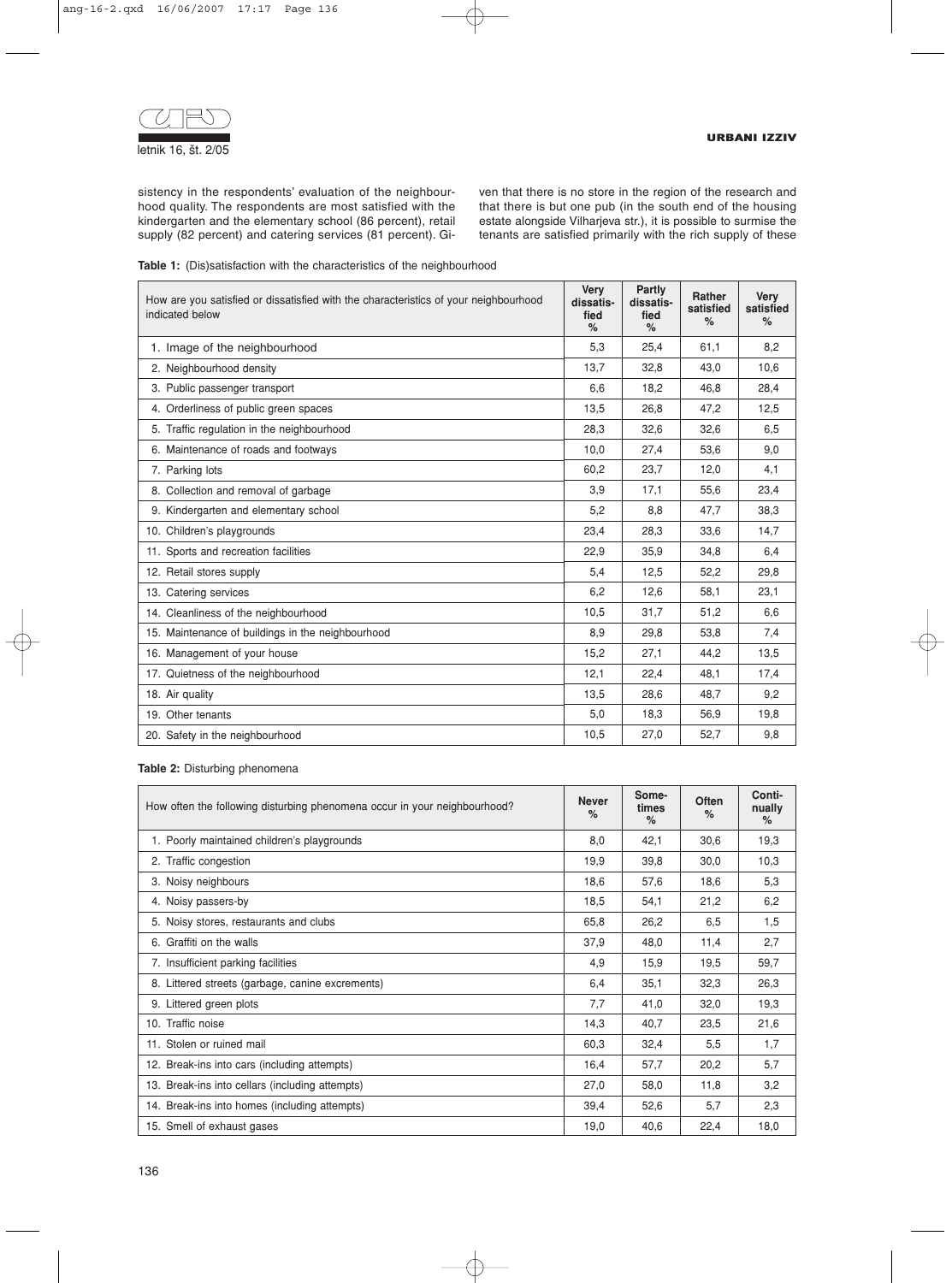#### Synergy from cooperation - ensuring legitimacy?



services in the neighbouring housing estate, Zupančičeva jama. By far the most acute source of dissatisfaction are (of course) the parking lots and badly regulated traffic in the neighbourhood, followed by the poorly kept children's playgrounds and lacking sports and recreation facilities. The chaotic parking conditions were the problem most frequently brought up at the urban planning workshop too.

When we analyse the replies concerning the disturbing phenomena (Table 2), it also makes sense adding together percentages in both columns on the right so as to obtain the overall assessment of the extent of these phenomena in the neighbourhood. It is evident from the table that parking conditions again stand out as the most disturbing phenomenon in the housing estate (79 percent). In the second place on the disturbing phenomena list we find the littered streets (59 percent), and in the third place there are the littered green plots (51 percent). Here we have a case of a slight contradiction if we compare these results with the results from the Table 1 where we can observe that as many as 58 percent of the respondents are satisfied with the cleanness of the neighbourhood. It is, however, surprising to note that the tenants do not register heavier traffic congestions despite their high degree of dissatisfaction with the insufficient parking spaces and traffic irregularities.

It is interesting to note, too, that the neighbourhood has no serious problems with noise from shops, restaurants and clubs in spite of its rather central location. As already stated earlier, it is due to the variety of services which are available in the proximity of the researched area i.e. at the neighbouring Zupančičeva jama. It is evident from the ans-

#### **Table 3:** The necessary renovations

| If you think the neighbourhood needs rehabilitation, would you<br>please point out which of the shown below should be renovated<br>or done anew | <b>Not</b><br>necessary<br>at all<br>% | <b>Not</b><br>necessary<br>% | <b>Neither</b><br>necessary<br>nor unne-<br>cessary<br>% | <b>Necessary</b><br>% | <b>Very</b><br>necessary<br>$\%$ |
|-------------------------------------------------------------------------------------------------------------------------------------------------|----------------------------------------|------------------------------|----------------------------------------------------------|-----------------------|----------------------------------|
| 1. Renovate entrances and staircases                                                                                                            | 11,7                                   | 28,5                         | 19,6                                                     | 29,1                  | 10,9                             |
| 2. Install elevators (if missing)                                                                                                               | 18,6                                   | 27,5                         | 15,5                                                     | 23,4                  | 15,1                             |
| 3. Renovate roofs                                                                                                                               | 10,3                                   | 24,5                         | 24,5                                                     | 31,8                  | 8,9                              |
| 4. Facades                                                                                                                                      | 6,3                                    | 16,1                         | 18,6                                                     | 37,6                  | 21,4                             |
| 5. Complete thermal insulation of buildings                                                                                                     | 8,2                                    | 21,2                         | 22,7                                                     | 32,8                  | 15,1                             |
| 6. Renovate plumbing and sewage                                                                                                                 | 7,5                                    | 22,2                         | 25,7                                                     | 32,4                  | 12,2                             |
| 7. Renovate heating                                                                                                                             | 8,6                                    | 29,4                         | 25,9                                                     | 26,5                  | 9,6                              |
| 8. Renovate electric circuitry                                                                                                                  | 12,4                                   | 24,5                         | 27,3                                                     | 25,2                  | 10,7                             |
| 9. Build additional housing premises in the neighbourhood                                                                                       | 52,5                                   | 30,4                         | 9,1                                                      | 6,0                   | 2,0                              |
| 10. Build extensions for new housing up to the height of buildings<br>at Zupančičeva jama                                                       | 51,7                                   | 27,8                         | 10,1                                                     | 8,1                   | 2,2                              |
| 11. Bring attics into use for new housing                                                                                                       | 34,6                                   | 23.7                         | 15,4                                                     | 20,0                  | 6,3                              |
| 12. Children's playgrounds                                                                                                                      | 5,0                                    | 11,2                         | 14,9                                                     | 37,3                  | 31,5                             |
| 13. Public green areas                                                                                                                          | 4,4                                    | 11,2                         | 17,6                                                     | 36,5                  | 30,3                             |
| 14. Improve traffic communications between the neighbourhood<br>and the town centre by extending Neuberger Str. across the<br>railway           | 15,4                                   | 20,2                         | 18,2                                                     | 26,9                  | 19,2                             |
| 15. Bring public passenger transport closer to the neighbourhood                                                                                | 14,3                                   | 27,4                         | 18,9                                                     | 23,3                  | 16,1                             |
| 16. Build parking houses                                                                                                                        | 7,4                                    | 12,5                         | 15,9                                                     | 32,8                  | 31,4                             |
| 17. Build a residential care home for older people                                                                                              | 12,0                                   | 18,2                         | 24,0                                                     | 29,6                  | 16,2                             |
| 18. Provide sheltered housing for older people                                                                                                  | 7,2                                    | 13,5                         | 24,3                                                     | 40,2                  | 14,9                             |
| 19. Provide social and cultural facilities in the neighbourhood                                                                                 | 6,8                                    | 17,1                         | 26,0                                                     | 34,4                  | 15,7                             |
| 20. Set up the neighbourhood e-point with free access to internet                                                                               | 10,5                                   | 14,8                         | 24,2                                                     | 33,8                  | 16,8                             |
| 21. Improve retail supply                                                                                                                       | 15,3                                   | 29,8                         | 26,2                                                     | 21,9                  | 6,8                              |
| 22. Improve catering services                                                                                                                   | 25,6                                   | 34,9                         | 23,1                                                     | 12,0                  | 4,5                              |
| 23. Provide more »eco islands« with recycling facilities                                                                                        | 6,6                                    | 20.9                         | 24,7                                                     | 33,4                  | 14,3                             |
| 24. Make municipal services take better care of environment                                                                                     | 3,4                                    | 11.5                         | 19.9                                                     | 44.3                  | 20.9                             |
| 25. Encourage tenants to take care of the environment                                                                                           | 5,0                                    | 10,3                         | 17,9                                                     | 44,0                  | 22,8                             |
| 26. Improve safety in the neighbourhood by introducing video<br>surveillance                                                                    | 9,3                                    | 17,1                         | 22,1                                                     | 32,6                  | 18,8                             |
| 27. Other                                                                                                                                       | 10,8                                   | 11,8                         | 12,9                                                     | 15,1                  | 49,5                             |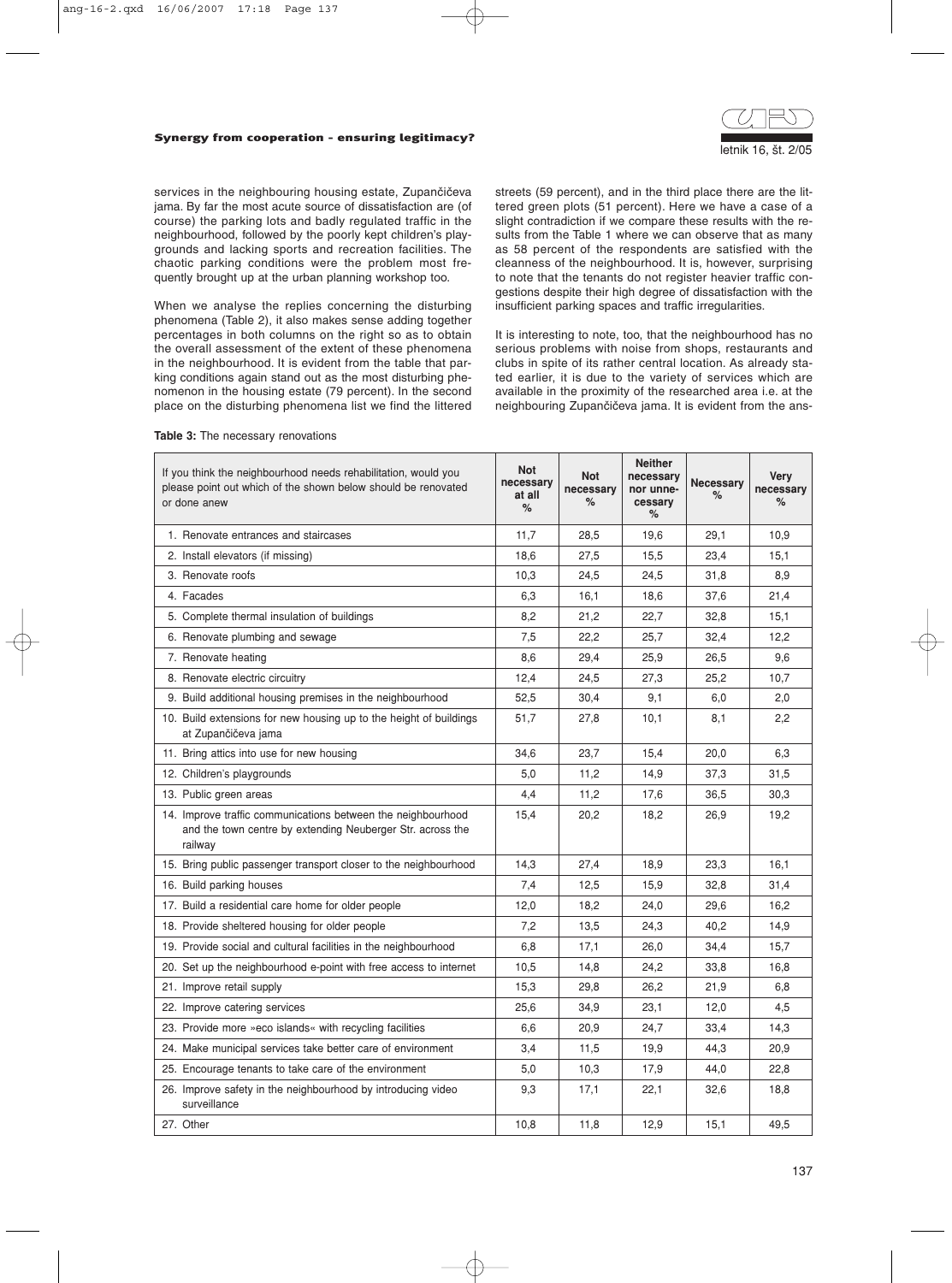

wers that the neighbourhood has a relatively low rate of vandalism and only occasional occurrences of burglaries which affect chiefly cars, cellars and homes. It is a rather quiet and safe neighbourhood.

Having reviewed one part of the results, we can primarily ascertain that the tenants evaluate the quality of their residential environment in a relatively appropriate way. They are aware of its positive qualities as well as of its characteristic defects and deficiencies. They emphasize the parking conditions as the most acute issue of the neighbourhood which is followed by the issues linked to keeping the green spaces, children's playgrounds and to insufficient recreation facilities. It is well-known that parking constitutes a major problem in other neighbourhoods in town, too, and that tackling this problem is the greatest challenge for the tenants as well as for the spatial planners. It will be possible to solve this problem only through active collaboration between the tenants, municipal authorities and experts.

On the other hand it should be pointed out that the issues related to the management of green spaces and children's playgrounds are primarily connected with the problem of determining the »functional« land around the buildings in the neighbourhood. The tenants claim the management of this land is incumbent upon the owner i.e. the Municipality of Ljubljana, while the Municipality expects the home owners to assume the responsibility for managing their residential environment. The final decision on ownership of this land would contribute to a more transparent definition of responsibilities in this field

A surprising finding turned up in this part of the analysis, i.e. that the tenants are most satisfied with the performance of the »accompanying« social services (school, kindergarten, shops, pubs). The more relevant indicators of the residential environment quality (e.g. image of the neighbourhood, neighbourhood density, orderliness of public green spaces, orderliness of the children's playgrounds, maintenance of buildings, air quality, safety, sports and recreation facilities etc.) are rated lower on the scale but are still positive. The maintenance of buildings in the neighbourhood is only in the eleventh place, house management in the fourteenth. These facts demonstrate the tenants are not well enough aware of the necessity of appropriate maintenance of their property and responsibility for it. This finding is unfortunately also corroborated by the answers to other questions in the poll.

The second set of questions refers directly to the issues of the rehabilitation of the neighbourhood. We asked the following question: »*Given that your neighbourhood was built years ago, do you think the neighbourhood as a whole needs rehabilitation?«*. 63 percent of the respondents answered the neighbourhood badly needed rehabilitation and 37 percent of them thought it was not necessary. We further asked the respondents who believed the neighbourhood needing rehabilitation, what concretely should be renewed (Table 3). At first sight the answers may be surprising. What surprises is first of all the fact that tackling the parking problem, which was emphasized in all past answers as well as at the urban planning workshop as a major defect of the housing estate, does not feature in the first place on the list of deficiencies that have to be done away with. The respondents for the most part opted for renovating the children's playgrounds, putting in order public green spaces, encouraging tenants to keep environment in good

order, better work of the municipal service taking care of the environment and  $-$  only in the fifth place  $-$  they mentioned building a parking house. One-fifth of the respondents even think the building of the parking house is not necessary at all. There is a sensible explanation for it.

The most important finding in this part of the analysis is by all means the fact that the respondents are absolutely opposed to: building supplemental housing premises in the neighbourhood (83 percent), building extensions for new homes (80 percent) and converting attics into new flats (58 percent). We believe that these answers also contain the explanation for the lack of enthusiasm about building a new parking house in spite of enormous difficulties caused by chaotic parking conditions.

At this point we touch the core of the issue of rehabilitation of this neighbourhood. The strong resistance of the tenants to any modification whatsoever within the housing estate results from the actions (realised already or planned) of the Municipality of Ljubljana. It must be admitted that the key interest of the Municipality of Ljubljana who had commissioned the research, was to ascertain whether it was possible to realise any one of the above mentioned ways of making the settlement denser by building new premises in the researched area. After having successfully built an extension to a block of flats (Topniška str. 58a), the Municipality was planning to construct new corner extensions to the blocks of flats by the side of Črtomirova and Neubergerjeva streets. Also, the plan contained the construction of an underground garage to solve the present chaotic state of the stationary traffic. After the tenants' stormy protests and their complaint against the already issued planning permission, the provision issued by the Ministry for the Environment and Physical Planning stopped the planned construction. In their opposition to building and issuing the planning permission the tenants stated, among other things, the following arguments: deterioration of residential conditions, disturbing vibrations during the building operations, breaking installations due to the works of building, brutal intervention in the existing state, exhaust gases at the recreation ground that would supposedly rise from the underground garage etc. An important reason for the dispute was also the unfinished inscription on land register of the horizontal properties and »functional« land around the buildings. The tenants were also troubled by the fact that by implementing these plans the investor prejudged the exclusive ownership of the land which he intended to develop.

Regardless of who was right and who was wrong in this dispute, our view is that the whole matter is about something completely different. The interventions in residential environments which are wholly planned from outside and implemented without consultation and previous reconciliation of viewpoints with the tenants are no longer acceptable. Such interventions are especially questionable if they primarily satisfy the investors' interests without considering the interests of the people already living in a particular environment.

Anticipating strong opposition to such interventions, we asked the respondents on what conditions they would agree to setting up supplemental housing premises in their housing estate. The respondents were allowed to state several conditions. The answers confirm the expected opposition to supplemental constructions of whatever kind. Three quarters of the respondents replied »On no account«. The re-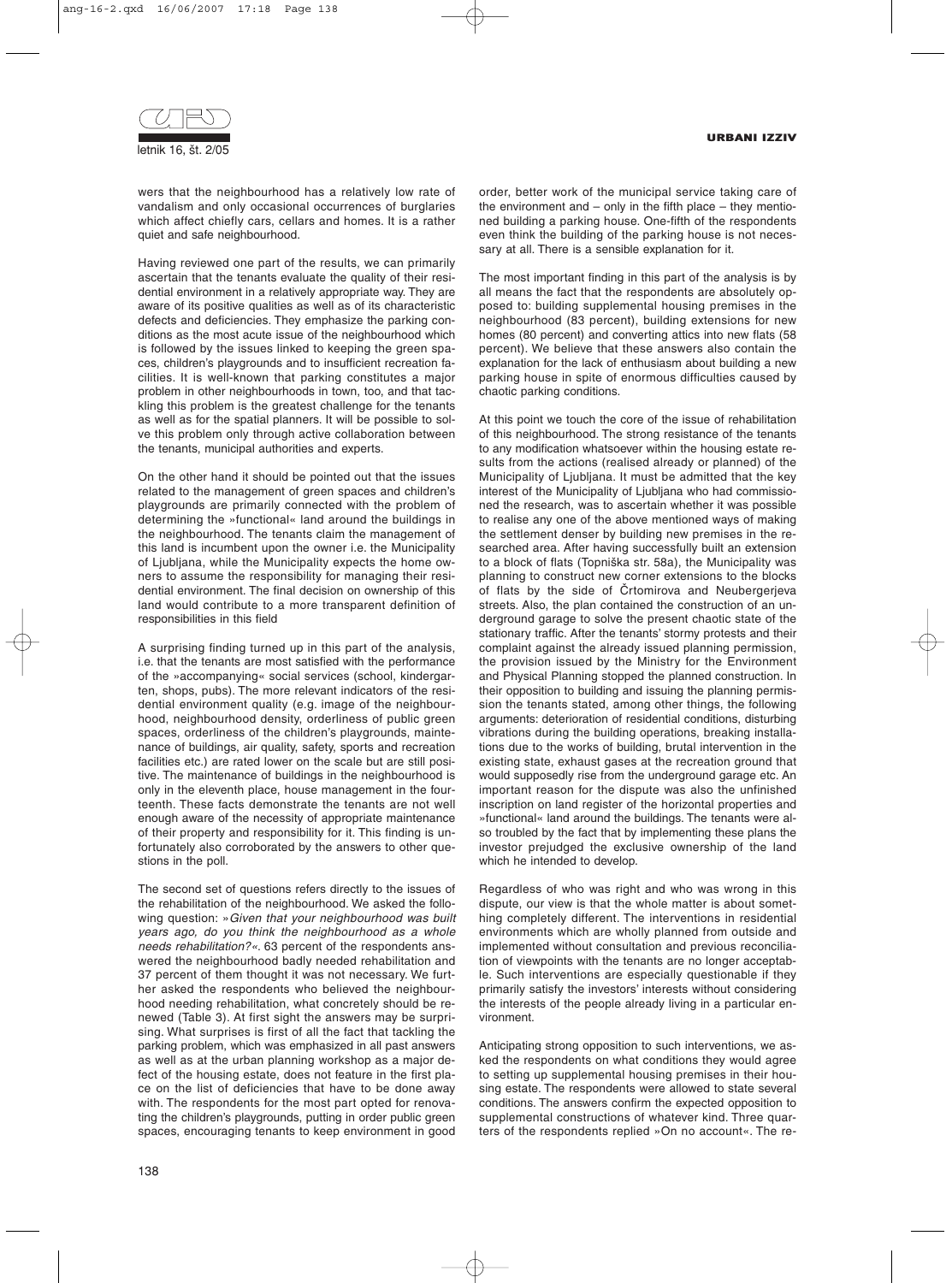

maining quarter who might concede the building of new homes, stated 180 different conditions. Table 4 displays a review of these conditions arranged by topics reiterated at least 5 times.

**Table 4:** Conditions for building additional dwellings (N = 131)

| <b>Condition</b>                       | <b>Frequency</b> |
|----------------------------------------|------------------|
| Build an underground garage            | 37               |
| Favourable loan schemes                | 26               |
| Tackle parking spaces                  | 23               |
| Renovation of old buildings            | 19               |
| Build garages                          | 16               |
| Improve public passenger transport     | 11               |
| Bring attics into use/Build extensions | 8                |
| More green plots/playgrounds           | 6                |
| Affordable dwelling prices             | 5                |

It is evident from the table above that the minority who might agree to building supplemental homes, would do it only on condition the parking problem was resolved. Tackling the parking issue remains, nonetheless, the main priority. It would just be necessary to look for appropriate manners of implementation based primarily on an agreement with the tenants. This group of respondents consider favourable loan schemes an important condition for them to agree to this kind of rehabilitation plans. The need for assistance in supplying resources for various activities connected with the rehabilitation was often mentioned at the urban planning workshop, too. An appropriate policy and an adequate approach to solving the problems might enable the Municipality to use the financial instruments as a powerful negotiating tool.

It should by all means be emphasized that the responsibility for the maintenance and renovation of the residential environment rests with the residents themselves. Even the most co-operative local authority cannot achieve anything in this region unless there is an adequate collaboration from the tenants. For this reason we put a question which would help us find out if and in what manner the respondents would be ready to participate in the rehabilitation of the neighbourhood. The question was *»*Would you personally be ready to participate in the rehabilitation?« It received a positive response from 27 percent of the respondents, a negative one from 23 percent of them, and 50 percent of the respondents answered they didn't know and

| <b>Table 5:</b> Participation in the maintenance and rehabilitation |  |  |  |  |
|---------------------------------------------------------------------|--|--|--|--|
|---------------------------------------------------------------------|--|--|--|--|

| Maintenance nad rehabilitation demand additional<br>resources. Would you be personally willing to: | $\%$ |
|----------------------------------------------------------------------------------------------------|------|
| 1. Yes, I am ready to pay for the maintenance<br>and rehabilitation of the neighbourhood           | 16,4 |
| 2. I am ready to contribute my labour to the<br>maintenance and rehabilitation                     | 22.6 |
| 3. I am ready to contribute my knowledge to the<br>maintenance and rehabilitation                  | 16.6 |
| 4. I am not ready to invest into the maintenance<br>and rehabilitation of the neighbourhood        | 44.4 |

have not yet thought about it. It means that in the course of the survey only a good quarter of the respondents would be ready to participate in the rehabilitation. Being aware of the importance of the participation of the tenants in the activities of maintenance and rehabilitation, we put the respondents another question in which we offered them four options (Table 5). And again we find that the majority of the respondents is not ready to invest in whatever way into the maintenance and rehabilitation of the neighbourhood.

In this connection we also wanted to check to what extent the respondents were actually aware of the fact that the market value of their property depended, among other things, on the quality of its maintenance (Table 6). Nearly two-thirds of the respondents (63 percent) were of opinion there is little probability or not at all that bad maintenance might provoke a decline in value of their property. This explains the viewpoint of some participants in the workshop who are confident there are no deficiencies in their neighbourhood and the conviction of the 37 percent of the respondents who think the rehabilitation is not necessary at all.

**Table 6**: Possible devaluation of the property

| Experiences in many towns show that in badly main-<br>tained neighbourhoods the value of properties de-<br>creases. Do you think it may also occur in your<br>neighbourhood? | $\%$ |
|------------------------------------------------------------------------------------------------------------------------------------------------------------------------------|------|
| 1. It doesn't seem probable in our neighbourhood                                                                                                                             | 20,2 |
| 2. It is seems hardly probable in our neighbourhood                                                                                                                          | 42,5 |
| 3. It will probably occur in our neighbourhood                                                                                                                               | 27,9 |
| 4. It will certainly occur in our neighbourhood                                                                                                                              | 4,2  |
| 5. It's already occurring in our neighbourhood                                                                                                                               | 5,1  |

There may be several reasons for such erroneous conviction, but we highlighted only two principal assumptions. It may, in the first place, arise from the distorted and inefficient housing market we today have in Slovenia. In the condition of minimal housing supply in the primary as well as in the secondary market, the majority of home owners do not consider marketing the property. Under normal market conditions property selling is prompted by moving to a better, a smaller or a bigger flat, to a new flat or a new detached home, depending on the needs and financial potential of the household. Under the given circumstances in Slovenia, the dwelling as a rule functions exclusively as a residential premise, what matters is just having it. For this reason many a home owner does not realise that his or her property has a market value, which may diminish if not taken care of and which even requires investing in order to make it grow.

Our second assumption about what might generate such erroneous convictions regards the way of acquisition of property. We should bear in mind that many home owners in the houses in multiple occupation acquired home ownership at a very low cost through the privatisation of the social housing stock. According to the words of one of the house managers in the housing estate »the home owners who were practically given their dwellings, respect them in proportion to the price they paid for them«. The attitudes of some home owners towards the maintenance and rehabilitation unfortunately support this view.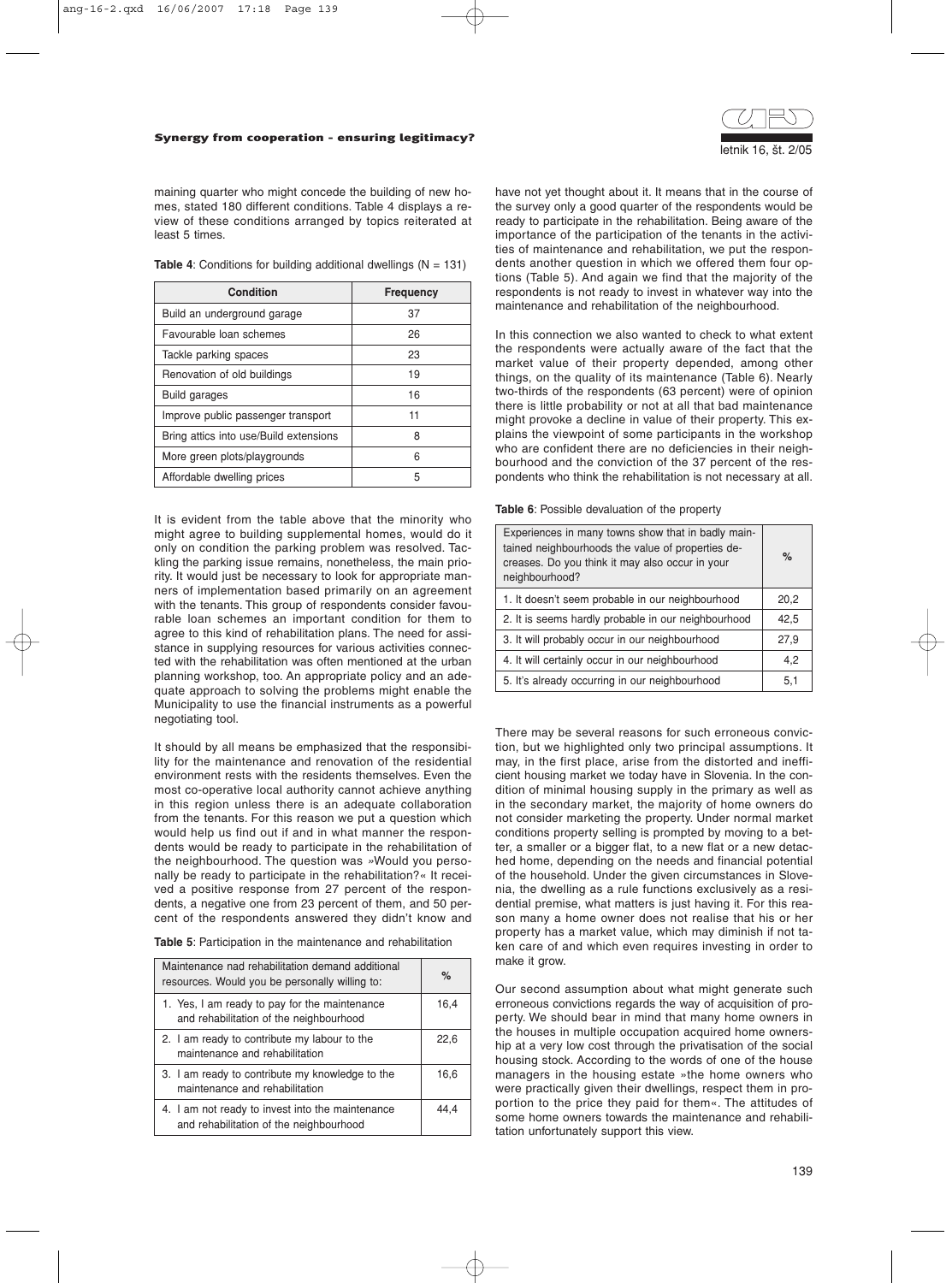

Nevertheless, the municipality (as well as the state) has an important role to play in this case too. Neighbourhood renewal has to be organised in a systematic manner and has to rest on a carefully prepared national strategy acting as the groundwork for setting out the development programmes at the municipal level as well as the particular rehabilitation projects for individual residential areas. As Slovenia does not yet have such a strategy, the municipalities do not deal systematically with problems of large housing estates (provided they deal with them at all). Under these circumstances it is difficult to expect the tenants to organise themselves and implement the activities which (at this time) they do not regard as urgent. We should realise, however, that delays in implementing certain rehabilitative activities may result in the decline of the residential environment, deterioration of the dwelling quality and decrease in property value.

At the end we return to the key issue of mutual trust and relationships between the tenants, authorities and various experts in the field of spatial management. We were interested to know whom the tenants would prefer to see in the steering role if the programme of the overall neighbourhood renewal were to be implemented. We gave the respondents 4 options (Table 7).

**Table 7:** Steering rehabilitation

| Who should lead the neighbourhood renewal?                                                                   | $\%$ |
|--------------------------------------------------------------------------------------------------------------|------|
| 1. The devolved services of the Municipality<br>of Ljubljana                                                 | 23,2 |
| 2. A team composed of the tenants' representatives,<br>urban planners, architects, builders and sociologists | 51,9 |
| 3. An authorised private urban regeneration<br>company                                                       | 11,2 |
| 4. A new company founded by the tenants and<br>the Municipality of Ljubljana to this end                     | 13.8 |

A good half of the respondents opted for an interdisciplinary team of experts involving the tenants' representatives, and a little less than a quarter would entrust the rehabilitation to the devolved services of the Municipality of Ljubljana. It is in this context that the respondents' answers to the question about the degree of trust in different state and expert institutions should be treated (Table 8).

**Table 8:** Degree of trust in state and expert institutions

Given the situations described earlier it is no surprise that responses to this question reveal a high degree of the citizens' mistrust of social institutions. To uncover the true message contained in these answers it is sensible to add together the percentages in the columns »rather« and »completely« and those in the columns »not at all« and »a little«. Adding them up we get the following results: 83 percent of the respondents have not much trust in the municipal authorities, 71 percent do not trust the Department for Urban Planning of the Municipality of Ljubljana, the same percentage have no trust in the Public Housing Fund of the Municipality of Ljubljana, 59 percent do not trust the urban planners, 54 percent do not trust the architects and 52 percent do not trust the spatial sociologists. Among all the institutions enumerated in the table, the ones which the greatest amount of confidence (perhaps even incomprehensibly) is placed in, are the municipal public services companies (34 percent).

The answers to this question offer nothing but an empirical affirmation of the statements made by the participants in the urban planning workshop, which we sorted in the second group at the start of the presentation of the research results. All who are in whatever way involved in these activities should regard these answers as a serious admonition as to the efficiency and quality of their own work. This is particularly true for the municipal authority, which is primarily responsible for the planning of housing estates in the entire city area as well as for the provision of the housing fitness standards in individual residential environments.

# **4. Conclusion**

The research demonstrated that the residents of the targeted area are in principle well aware of the qualities of their residential environment. The trouble is they are not well enough aware of the need for appropriate and permanent maintenance and timely implementation of renewal activities. The first urgent measure, which would contribute to a more active role of the tenants of this area, is producing and adopting a strategy for rehabilitation.

The most relevant finding of the research is that the tenants by no means welcome outside interventions, which are not aligned with their interests. They want to be involved and actively participate in deciding about actions in their resi-

| To what extent do you trust:               | Not at all<br>$\%$ | A little<br>$\%$ | <b>Rather</b><br>% | <b>Completely</b><br>$\%$ | No opinion<br>% |
|--------------------------------------------|--------------------|------------------|--------------------|---------------------------|-----------------|
| 1. Municipal authorities                   | 26,3               | 56,2             | 10,2               | 1,0                       | 6,3             |
| 2. Mayor of the Municipality of Ljubljana  | 29,1               | 40,0             | 18,9               | 4,4                       | 7,6             |
| 3. Opposition in the Municipal Counsel     | 31,2               | 44,4             | 10,3               | 2,9                       | 11,1            |
| 4. Municipal Department for Urban Planning | 24,6               | 45,9             | 16,0               | 1,0                       | 12,5            |
| 5. Municipal Public Housing fund           | 25,7               | 45,1             | 13,1               | 2,2                       | 13,9            |
| 6. Municipal Public Services companies     | 10,4               | 39,6             | 36,6               | 6,1                       | 7,3             |
| 7. Urban planners                          | 15,8               | 43,2             | 24,9               | 3,9                       | 12,2            |
| 8. Architects                              | 15,3               | 38.4             | 27,6               | 5,9                       | 12,7            |
| 9. Spatial sociologists                    | 16,8               | 34.8             | 24.0               | 5,0                       | 19.4            |